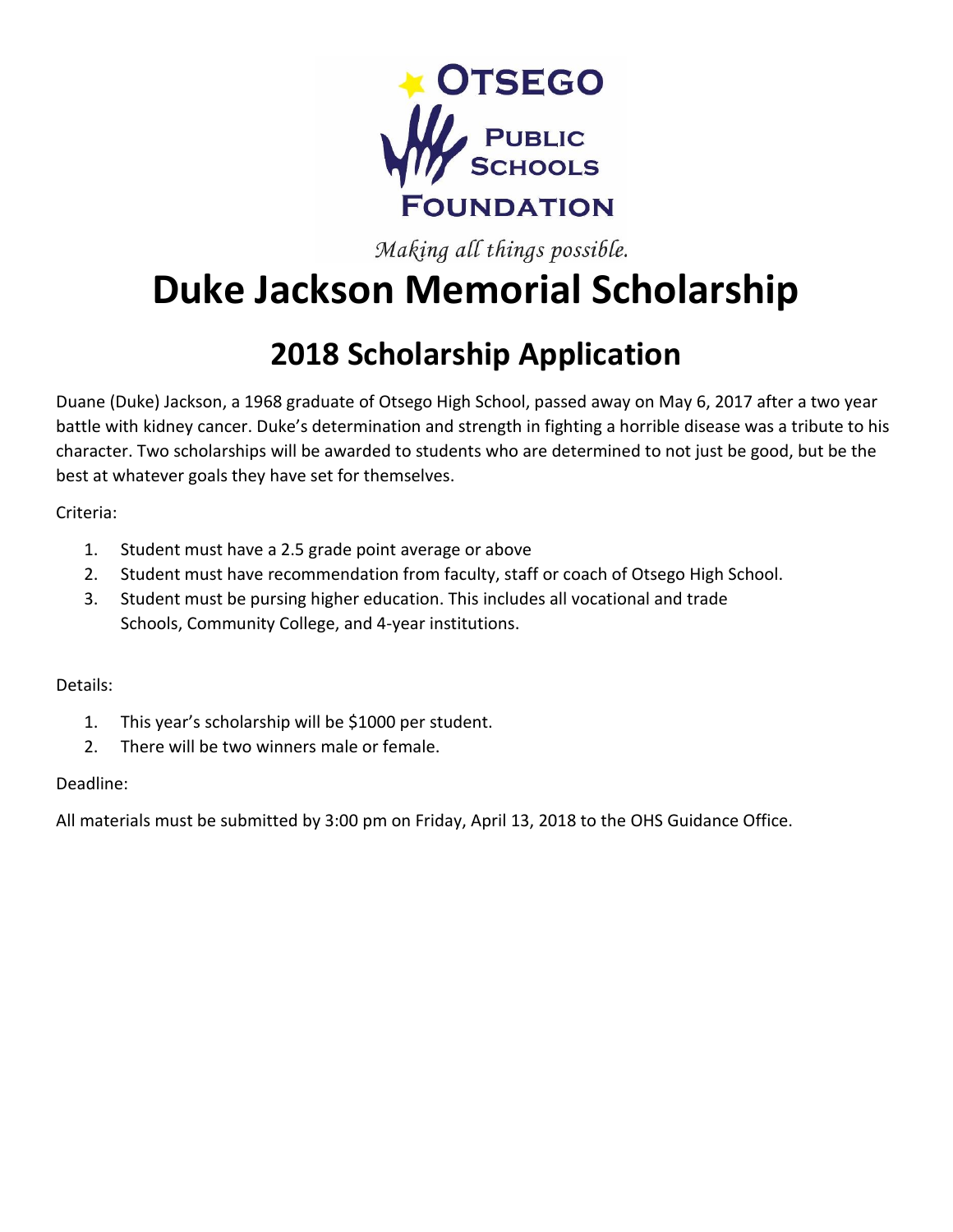### **DUKE JACKSON MEMORIAL SCHOLARSHIP**

## **2018 Scholarship Application**

| Last                                                                      | First | MI |
|---------------------------------------------------------------------------|-------|----|
|                                                                           |       |    |
|                                                                           |       |    |
|                                                                           |       |    |
|                                                                           |       |    |
|                                                                           |       |    |
|                                                                           |       |    |
|                                                                           |       |    |
| List all scholarships and the amounts that you are aware of at this time: |       |    |
|                                                                           |       |    |
|                                                                           |       |    |
|                                                                           |       |    |
| Please include the following in your application packet:                  |       |    |
| 1) Application                                                            |       |    |

- 2) High School Transcript
- 3) Brief 75-100 word essay explaining why you feel you are the best candidate for this scholarship
- 4) Faculty/Staff/Coach recommendation Form